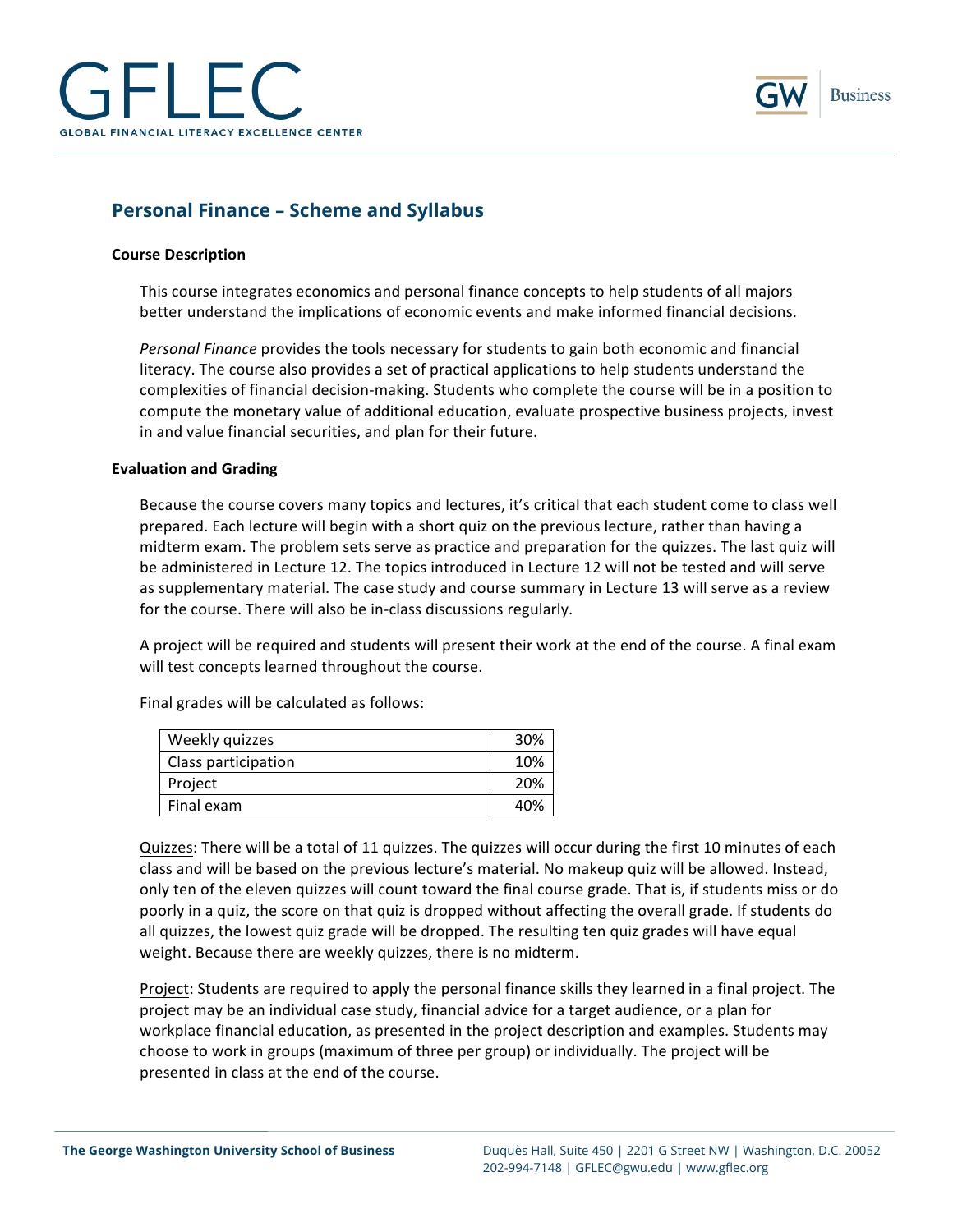



Final exam: The final exam covers the material presented in the lectures. Students cannot consult the lecture notes but can bring two sheets (single sided, standard size) to the final exam with anything written on it. Exams must be taken at the scheduled time.

Class participation: Participation will be based on attendance and contributions to class discussion.

# **Requirements and Reading**

No textbook is needed, as all course topics are covered in detail in the lecture slides. However, the course requires a financial calculator. Qualifying calculators include Texas Instruments BA II Plus Financial Calculator, Texas Instruments BA II Plus Professional Financial Calculator, and the HP 10bII+ Financial Calculator. The course material uses the Texas Instruments BA II Plus Financial Calculator for demonstrated examples.

## **Lecture Schedule**

|                | Topic                       | <b>Brief Description</b>                    | Material              |
|----------------|-----------------------------|---------------------------------------------|-----------------------|
| $\mathbf{1}$   | <b>Course Preview</b>       | This lecture previews the topics covered in | Lecture 1 PowerPoint  |
|                | Interest Rates              | the course and discusses interest rates,    | Lecture 1 Problem Set |
|                |                             | interest compounding, and financial         |                       |
|                |                             | decision-making applications.               |                       |
| $\overline{2}$ | Time Value of Money         | This lecture develops the concept of time   | Quiz on Lecture 1     |
|                | <b>Financial Calculator</b> | value of money; it introduces present value | Lecture 2 PowerPoint  |
|                | Guidelines                  | (PV), net present value (NPV), and internal | Lecture 2 Problem Set |
|                |                             | rate of return (IRR), along with practical  |                       |
|                |                             | applications. The second part of the        |                       |
|                |                             | lecture, which is optional, explains how to |                       |
|                |                             | use a financial calculator.                 |                       |
| 3              | <b>Consumer Borrowing</b>   | This lecture applies previous lecture       | Quiz on Lecture 2     |
|                |                             | concepts to analyze common consumer         | Lecture 3 PowerPoint  |
|                |                             | borrowing products; it introduces loan      | Lecture 3 Problem Set |
|                |                             | amortization and APR for monthly payment    |                       |
|                |                             | loans.                                      |                       |
| 4              | Saving and Investing        | This lecture introduces common              | Quiz on Lecture 3     |
|                |                             | investment products (stocks, bonds, and     | Lecture 4 PowerPoint  |
|                |                             | mutual funds) and uses previous concepts    | Lecture 4 Problem Set |
|                |                             | to evaluate these products; it also shows   |                       |
|                |                             | how to save for short- and medium-term      |                       |
|                |                             | financial goals.                            |                       |
| 5              | Planning for                | This lecture focuses on planning and saving | Quiz on Lecture 4     |
|                | Retirement                  | for retirement.                             | Lecture 5 PowerPoint  |
|                |                             |                                             | Lecture 5 Problem Set |